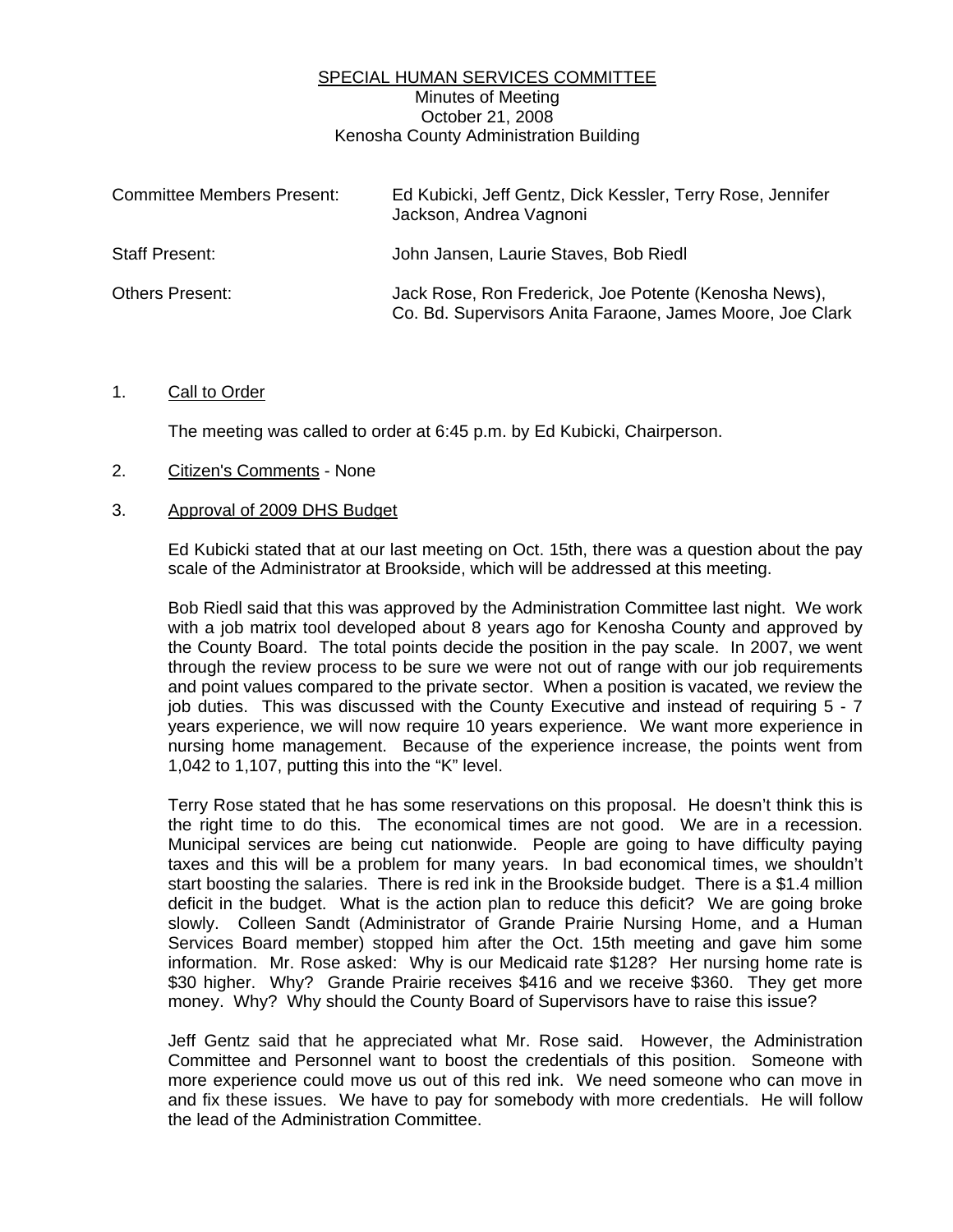Jennifer Jackson said that she was at the Administration Committee meeting last night. Other pay ranges are also being increased. Are we serving the people on the street who pay the property taxes? This is top heavy. She will vote 'no' on this pay raise. We are in red ink. She doesn't want to see services taken away to pay additional to administrators.

 Dick Kessler said he was also at the Administration Committee. He will go along with them. He thinks this pay increase is warranted.

 Laurie Staves said that for 2008, the tax levy is \$1.8 million. Brookside received IGT in the amount of \$1 million, which went back to the General Fund. So, the tax levy was really only \$800,000. We have budgeted \$1.4 million levy for 2009, and with the IGT of \$600,000, it should be about \$800,000. Ms. Staves also just learned that Brookside's Medicaid rate effective 7/1/08 is \$131. Grande Prairie's rate is \$137, so this is only a \$6 difference.

 Anita Faraone said that Jeff Gentz and Dick Kessler make extremely good points. If we are going to do services close to the street, we will have no golf courses and no Brookside; we'll only have jails, the Sheriff's Dept., and the courts. If you are upping the qualifications, you want someone in there to deal with the issues and bring it up to the standards. We need a very strong person as Administrator at Brookside to manage the staff.

 Terry Rose stated that even with the \$1 million IGT, we are taxing from the \$1.8 million and \$1.4 million. The taxpayer is still being taxed on this amount. Ms. Staves responded that IGT money is budgeted every year. It was \$625,000 this year, and will be \$605,000 next year. The tax levy is calculated less the budgeted IGT reimbursement.

 John Jansen distributed a handout of nursing home salary ranges for other counties in the state. These are the only counties that have responded so far to our state-wide request. Mr. Rose said that is immediately obvious from this comparison that we are higher than most of these counties. Mr. Jansen replied that it is hard to compare accurately because we don't know the size of these nursing homes. Ms. Staves distributed another handout of nursing home salaries in Kenosha with a breakdown of per bed cost, stating this will more accurately compare salaries. Mr. Rose responded that this is not how we do this.

 Ed Kubicki asked for clarification. We are being asked to increase the Administrator's management skills from 5-7 years to 10 years. Is this the procedure to get someone in this facility by raising these standards? Or can we keep it the way it is right now? Mr. Riedl responded that we will not have any problems finding someone with 10 years' experience. We believe this is the best move at Brookside at this time. Mr. Riedl further stated that he believes the former administrator did have 10 years of experience.

 Ms. Jackson clarified to Ms. Faraone that she did not mean that Brookside should be closed. But to put these resources into the jobs we are constantly rehiring for. We are always hiring CNAs. We don't have enough. They need more training. Pay these people a living wage so these people stay.

 Mr. Kubicki said that he thinks we are paying a living wage for the CNAs. There is always turnover in the CNA positions. It's in Illinois also. It's country-wide.

 Ms. Jackson said that people will stay when they are making more money and have the benefits. Giving people raises at the high-end of the salary spectrum is unconscionable.

 James Moore, Chair of the Administration Committee, said that the issue at stake is we want 10 years rather than 5 years of experience. This changes the location in the Job Matrix. The County Board has approved this Job Matrix.